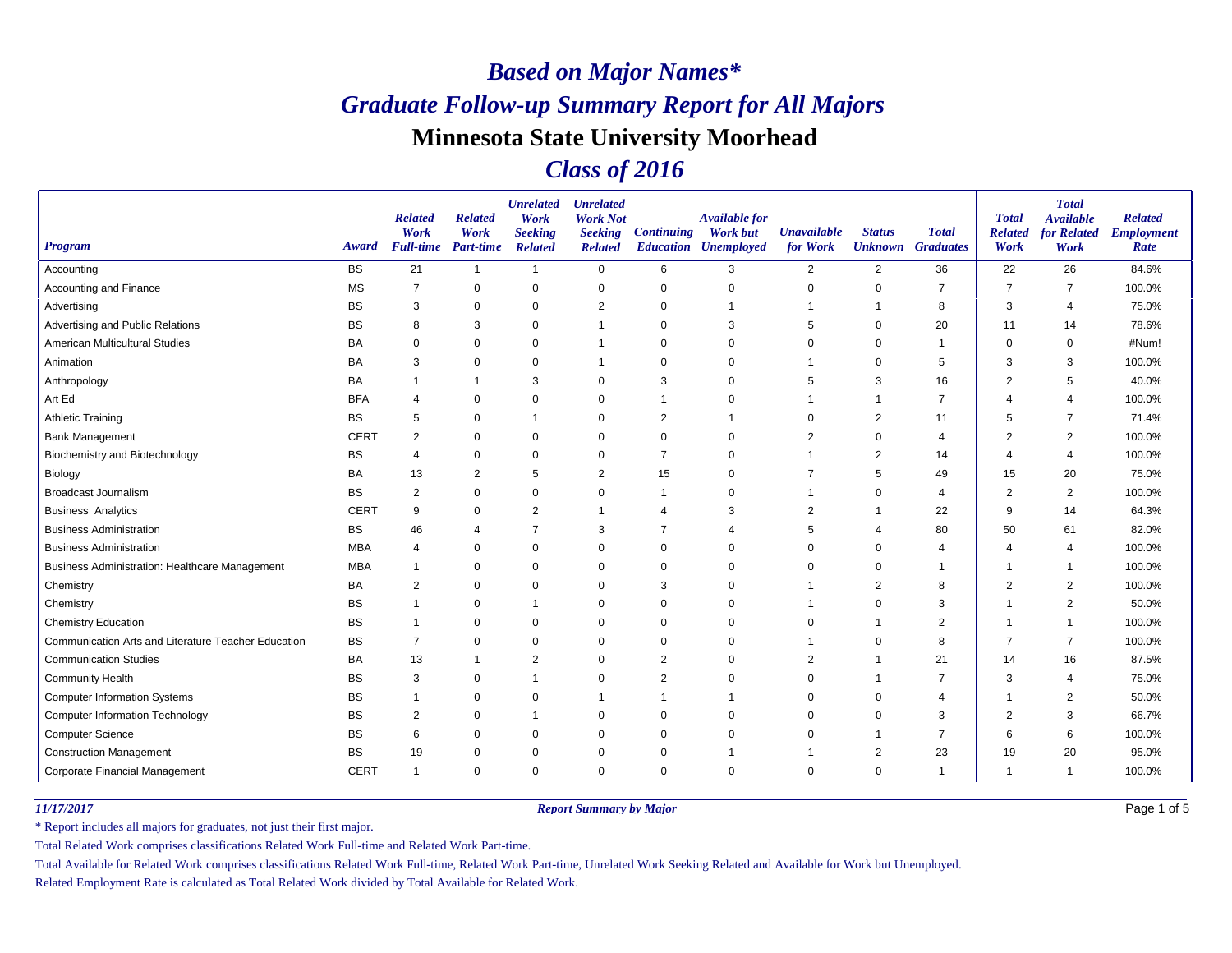### *Class of 2016*

| <b>Program</b>                           | Award       | <b>Related</b><br>Work<br><b>Full-time</b> | <b>Related</b><br>Work<br>Part-time | <b>Unrelated</b><br>Work<br><b>Seeking</b><br><b>Related</b> | <b>Unrelated</b><br><b>Work Not</b><br><b>Seeking</b><br><b>Related</b> | <b>Continuing</b> | <b>Available for</b><br><b>Work but</b><br><b>Education Unemployed</b> | <b>Unavailable</b><br>for Work | <b>Status</b><br><b>Unknown</b> Graduates | <b>Total</b>   | <b>Total</b><br><b>Related</b><br>Work | <b>Total</b><br><b>Available</b><br>for Related<br>Work | <b>Related</b><br><b>Employment</b><br>Rate |
|------------------------------------------|-------------|--------------------------------------------|-------------------------------------|--------------------------------------------------------------|-------------------------------------------------------------------------|-------------------|------------------------------------------------------------------------|--------------------------------|-------------------------------------------|----------------|----------------------------------------|---------------------------------------------------------|---------------------------------------------|
| <b>Counseling and Student Affairs</b>    | <b>MS</b>   | 16                                         | 2                                   | $\mathbf 0$                                                  | $\mathbf 0$                                                             | $\overline{1}$    | $\Omega$                                                               | 0                              | $\overline{2}$                            | 21             | 18                                     | 18                                                      | 100.0%                                      |
| <b>Creative Writing</b>                  | <b>MFA</b>  | $\overline{2}$                             | $\mathbf 1$                         | $\mathbf 1$                                                  | $\pmb{0}$                                                               | $\mathbf 0$       | $\mathbf 0$                                                            | 0                              | $\overline{1}$                            | 5              | 3                                      | $\overline{4}$                                          | 75.0%                                       |
| <b>Criminal Justice</b>                  | <b>BA</b>   | 18                                         | 3                                   | 11                                                           | 3                                                                       | 8                 | $\overline{2}$                                                         | $\overline{2}$                 | 7                                         | 54             | 21                                     | 34                                                      | 61.8%                                       |
| Curriculum and Instruction               | <b>MS</b>   | 36                                         | $\Omega$                            | $\Omega$                                                     | $\mathbf 0$                                                             | $\mathbf 0$       | $\Omega$                                                               | $\Omega$                       | 2                                         | 38             | 36                                     | 36                                                      | 100.0%                                      |
| Documentary Journalism                   | <b>BS</b>   | 0                                          | -1                                  | $\mathbf 0$                                                  | $\mathbf 0$                                                             | 0                 | $\mathbf 0$                                                            | 0                              | 0                                         | $\mathbf{1}$   | -1                                     | -1                                                      | 100.0%                                      |
| Early Childhood Education -Non-Licensure | BA          | $\overline{4}$                             |                                     | $\Omega$                                                     | 0                                                                       | 0                 |                                                                        | $\Omega$                       | -1                                        | 7              | 5                                      | 6                                                       | 83.3%                                       |
| Early Childhood Teacher Education        | <b>BS</b>   | 18                                         | 3                                   | $\mathbf 1$                                                  | $\mathbf 0$                                                             | $\mathbf 0$       |                                                                        | 0                              | 3                                         | 26             | 21                                     | 23                                                      | 91.3%                                       |
| Earth Science Teaching                   | <b>BS</b>   | $\overline{1}$                             | $\mathbf 0$                         | 0                                                            | 0                                                                       | 0                 | $\Omega$                                                               | 0                              | 0                                         | $\mathbf{1}$   |                                        | -1                                                      | 100.0%                                      |
| East Asian Studies                       | BA          | $\mathbf 0$                                | $\mathbf 0$                         | $\overline{2}$                                               | $\mathbf 0$                                                             | $\mathbf 0$       |                                                                        | $\mathbf 0$                    | $\mathbf 0$                               | 3              | $\Omega$                               | 3                                                       | 0.0%                                        |
| Economics                                | <b>BA</b>   | $\overline{4}$                             |                                     | $\Omega$                                                     | 0                                                                       |                   | $\overline{2}$                                                         | 0                              |                                           | 9              | 5                                      | $\overline{7}$                                          | 71.4%                                       |
| <b>Educational Leadership</b>            | <b>MS</b>   | 20                                         | -1                                  | $\mathbf 0$                                                  | -1                                                                      | 0                 | $\Omega$                                                               | 0                              | 2                                         | 24             | 21                                     | 21                                                      | 100.0%                                      |
| <b>Educational Leadership</b>            | <b>SPEC</b> | $\overline{4}$                             | $\mathbf 0$                         | $\mathbf 0$                                                  | $\mathbf 0$                                                             | $\mathbf 0$       | $\Omega$                                                               | 0                              | $\mathbf 0$                               | 4              | Δ                                      | $\overline{4}$                                          | 100.0%                                      |
| <b>Elementary Inclusive Education</b>    | <b>BS</b>   | 62                                         | 12                                  | $\overline{4}$                                               | $\mathbf 0$                                                             | 3                 |                                                                        |                                | 5                                         | 88             | 74                                     | 79                                                      | 93.7%                                       |
| English                                  | BA          | $\overline{4}$                             | $\mathbf 1$                         | 3                                                            | 4                                                                       | 4                 | $\overline{2}$                                                         |                                | 5                                         | 24             | 5                                      | 10                                                      | 50.0%                                       |
| English and Mass Communications          | BA          | 5                                          | 0                                   | $\overline{1}$                                               | $\mathbf 0$                                                             |                   |                                                                        | $\Omega$                       |                                           | 9              | 5                                      | $\overline{7}$                                          | 71.4%                                       |
| <b>Exercise Science</b>                  | <b>BS</b>   | 27                                         | 4                                   | 6                                                            | Δ                                                                       | 6                 | ⊿                                                                      |                                | 5                                         | 57             | 31                                     | 41                                                      | 75.6%                                       |
| Film Production                          | BA          | 6                                          | $\mathbf 1$                         | 8                                                            | -1                                                                      | 0                 | $\overline{2}$                                                         |                                |                                           | 26             | 7                                      | 17                                                      | 41.2%                                       |
| <b>Film Studies</b>                      | BA          | $\mathbf 0$                                | $\mathbf 0$                         | $\Omega$                                                     | $\mathbf 0$                                                             | $\mathbf 0$       | $\Omega$                                                               | 0                              |                                           | $\mathbf{1}$   | $\Omega$                               | $\mathbf 0$                                             | 0.0%                                        |
| Finance                                  | <b>BS</b>   | 10                                         | $\Omega$                            | $\overline{1}$                                               | $\mathbf 0$                                                             |                   | $\overline{2}$                                                         | 3                              | 3                                         | 20             | 10                                     | 13                                                      | 76.9%                                       |
| Geographic Information Science           | <b>CERT</b> | $\mathbf 0$                                | 0                                   | $\mathbf 1$                                                  | 0                                                                       |                   | 0                                                                      |                                |                                           | $\overline{4}$ | $\Omega$                               | $\overline{1}$                                          | 0.0%                                        |
| Geosciences                              | BS          | $\overline{2}$                             | $\mathbf 0$                         | -1                                                           | $\mathbf 0$                                                             | $\mathbf 0$       |                                                                        |                                |                                           | 6              | $\overline{2}$                         | $\overline{4}$                                          | 50.0%                                       |
| Gerontology                              | <b>BA</b>   | $\overline{2}$                             | $\mathbf 0$                         | $\Omega$                                                     |                                                                         | 4                 | $\Omega$                                                               |                                | $\Omega$                                  | 8              | $\overline{2}$                         | $\overline{2}$                                          | 100.0%                                      |
| <b>Graphic Communications</b>            | <b>BS</b>   | 12                                         | -1                                  | 5                                                            | -1                                                                      | 2                 | -1                                                                     | 3                              | -1                                        | 26             | 13                                     | 19                                                      | 68.4%                                       |
| Graphic Design                           | <b>BFA</b>  | 8                                          | $\mathbf 0$                         | $\mathbf 0$                                                  | 0                                                                       | $\mathbf 0$       | $\Omega$                                                               | 0                              |                                           | 9              | 8                                      | 8                                                       | 100.0%                                      |
| <b>Health Services Administration</b>    | <b>BS</b>   | 9                                          |                                     | $\Omega$                                                     |                                                                         | 5                 | 3                                                                      | $\Omega$                       | 3                                         | 22             | 10                                     | 13                                                      | 76.9%                                       |
| <b>Health Teacher Education</b>          | <b>BS</b>   | $\overline{2}$                             |                                     | $\mathbf 0$                                                  | 0                                                                       |                   | 0                                                                      | 0                              | 2                                         | 6              | 3                                      | 3                                                       | 100.0%                                      |
| <b>Healthcare Administration</b>         | <b>MHA</b>  | 10                                         | 0                                   | 0                                                            |                                                                         | 0                 |                                                                        |                                | $\mathbf 0$                               | 13             | 10                                     | 11                                                      | 90.9%                                       |
| History                                  | <b>BA</b>   | $\mathbf 0$                                | $\Omega$                            | $\overline{2}$                                               | $\overline{2}$                                                          | $\mathbf 0$       | $\Omega$                                                               |                                | $\Omega$                                  | 5              | $\Omega$                               | 2                                                       | 0.0%                                        |

*11/17/2017 Report Summary by Major*

Page 2 of 5

\* Report includes all majors for graduates, not just their first major.

Total Related Work comprises classifications Related Work Full-time and Related Work Part-time.

Total Available for Related Work comprises classifications Related Work Full-time, Related Work Part-time, Unrelated Work Seeking Related and Available for Work but Unemployed.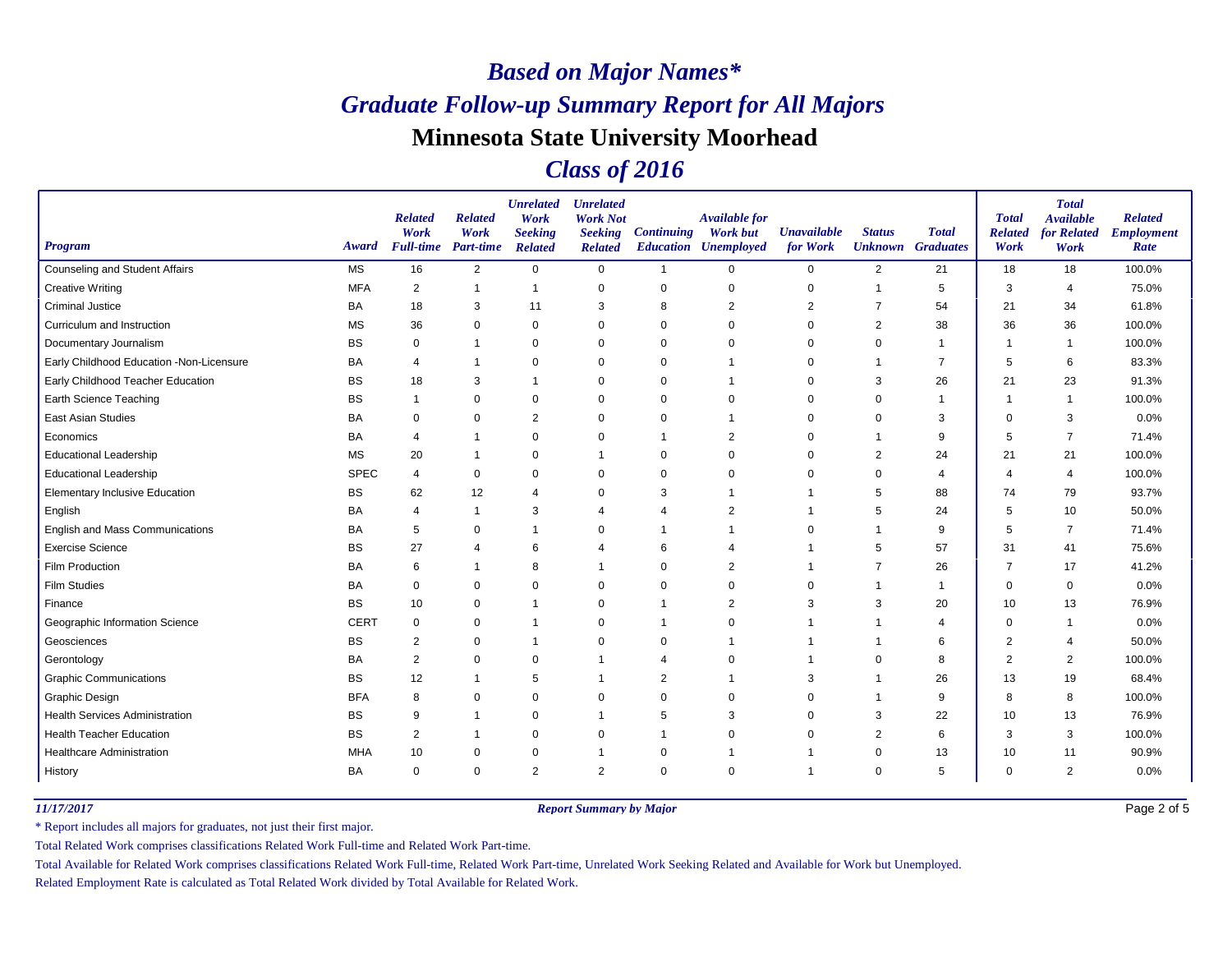### *Class of 2016*

| <b>Program</b>                                            | Award       | <b>Related</b><br>Work<br><b>Full-time</b> | <b>Related</b><br>Work<br><b>Part-time</b> | <b>Unrelated</b><br>Work<br><b>Seeking</b><br><b>Related</b> | <b>Unrelated</b><br><b>Work Not</b><br><b>Seeking</b><br><b>Related</b> | <b>Continuing</b> | <b>Available for</b><br><b>Work but</b><br><b>Education Unemployed</b> | <b>Unavailable</b><br>for Work | <b>Status</b><br><b>Unknown</b> Graduates | <b>Total</b>   | <b>Total</b><br><b>Related</b><br>Work | <b>Total</b><br><b>Available</b><br>for Related<br>Work | <b>Related</b><br><b>Employment</b><br>Rate |
|-----------------------------------------------------------|-------------|--------------------------------------------|--------------------------------------------|--------------------------------------------------------------|-------------------------------------------------------------------------|-------------------|------------------------------------------------------------------------|--------------------------------|-------------------------------------------|----------------|----------------------------------------|---------------------------------------------------------|---------------------------------------------|
| <b>International Studies</b>                              | <b>BA</b>   | $\overline{1}$                             | $\mathbf 0$                                | $\mathbf 0$                                                  | $\mathbf 0$                                                             | $\mathbf 0$       | $\mathbf 0$                                                            | 0                              | 0                                         | $\mathbf{1}$   | $\overline{1}$                         | $\overline{1}$                                          | 100.0%                                      |
| <b>International Studies</b>                              | BS          | $\mathbf 0$                                | $\mathbf 0$                                | $\mathbf 0$                                                  | $\overline{2}$                                                          | $\mathbf 0$       | $\mathbf 0$                                                            |                                | 1                                         | $\overline{4}$ | $\mathbf 0$                            | $\mathbf 0$                                             | #Num!                                       |
| <b>Investment Management</b>                              | <b>CERT</b> | $\mathbf 1$                                | 0                                          | $\mathbf 0$                                                  | 0                                                                       | $\mathbf 0$       | $\mathbf 0$                                                            | $\overline{2}$                 | 0                                         | 3              |                                        | -1                                                      | 100.0%                                      |
| <b>Jazz Studies</b>                                       | <b>BMUS</b> | $\mathbf 0$                                | $\mathbf 1$                                | $\mathbf 0$                                                  | 0                                                                       | $\mathbf 0$       | $\Omega$                                                               | $\Omega$                       | $\Omega$                                  |                | $\overline{\phantom{a}}$               | -1                                                      | 100.0%                                      |
| <b>Liberal Arts</b>                                       | AA          | $\overline{2}$                             | $\mathbf 0$                                | $\overline{2}$                                               | $\mathbf 0$                                                             | $\mathbf 0$       | $\Omega$                                                               | 0                              | 0                                         | 4              | $\overline{2}$                         | 4                                                       | 50.0%                                       |
| <b>Mass Communications</b>                                | <b>BS</b>   | 9                                          | 2                                          | 5                                                            | 0                                                                       | 0                 | $\overline{2}$                                                         | 3                              | 0                                         | 21             | 11                                     | 18                                                      | 61.1%                                       |
| Mathematics                                               | <b>BA</b>   |                                            | $\mathbf 0$                                | $\mathbf 0$                                                  | 0                                                                       | $\mathbf 0$       | $\Omega$                                                               | 0                              | $\mathbf 0$                               | $\mathbf{1}$   | $\overline{\phantom{a}}$               | $\overline{\mathbf{1}}$                                 | 100.0%                                      |
| Mathematics                                               | <b>BS</b>   |                                            | $\mathbf 0$                                | $\mathbf 0$                                                  | $\mathbf 0$                                                             |                   | $\Omega$                                                               | 0                              | $\mathbf 0$                               | $\overline{2}$ | -1                                     |                                                         | 100.0%                                      |
| <b>Mathematics Teacher Education</b>                      | <b>BS</b>   | 8                                          |                                            | $\mathbf 0$                                                  | $\mathbf 0$                                                             | 0                 | $\mathbf 0$                                                            | $\mathbf 0$                    | -1                                        | 10             | 9                                      | 9                                                       | 100.0%                                      |
| <b>Mathematics: Actuarial Science</b>                     | <b>BS</b>   | $\overline{2}$                             | $\mathbf 1$                                | $\Omega$                                                     |                                                                         | $\mathbf 0$       | $\Omega$                                                               | 0                              | $\Omega$                                  | $\overline{4}$ | 3                                      | 3                                                       | 100.0%                                      |
| <b>Medical Laboratory Science</b>                         | <b>BS</b>   |                                            | $\mathbf 0$                                | $\mathbf 0$                                                  | $\mathbf 0$                                                             | 0                 | $\Omega$                                                               | 0                              | -1                                        | $\overline{2}$ | $\overline{1}$                         | -1                                                      | 100.0%                                      |
| Multimedia Journalism                                     | <b>BS</b>   |                                            | $\mathbf 0$                                | $\mathbf 0$                                                  | 0                                                                       | $\mathbf 0$       | -1                                                                     | $\mathbf 0$                    | 0                                         | $\overline{2}$ | -1                                     | $\overline{2}$                                          | 50.0%                                       |
| Music                                                     | <b>BA</b>   |                                            | $\mathbf 0$                                | $\overline{1}$                                               | $\mathbf 0$                                                             |                   | $\mathbf 0$                                                            | 0                              | $\mathbf 0$                               | 3              | $\overline{1}$                         | $\overline{2}$                                          | 50.0%                                       |
| Music Industry                                            | <b>BA</b>   | 0                                          | $\mathbf 0$                                | $\mathbf 0$                                                  | $\mathbf 0$                                                             |                   | 0                                                                      | 0                              | 0                                         | -1             | $\Omega$                               | $\mathbf 0$                                             | 0.0%                                        |
| Music Industry                                            | <b>BMUS</b> | 5                                          | 0                                          | $\overline{1}$                                               | $\overline{2}$                                                          |                   | -1                                                                     | 0                              | 0                                         | 10             | 5                                      | 7                                                       | 71.4%                                       |
| <b>Music Teacher Education</b>                            | <b>BS</b>   | 1                                          | $\mathbf 0$                                | $\mathbf 0$                                                  | 0                                                                       | $\mathbf 0$       | $\mathbf 0$                                                            |                                | $\mathbf 0$                               | 2              |                                        | -1                                                      | 100.0%                                      |
| Nurse Administrator and Organizational Systems Leadership | GC          | 0                                          | $\mathbf 1$                                | $\mathbf 0$                                                  | $\mathbf 0$                                                             | 0                 | $\Omega$                                                               | 0                              | $\mathbf 0$                               | $\overline{1}$ | -1                                     | -1                                                      | 100.0%                                      |
| Nursing                                                   | <b>BSN</b>  | 45                                         | $\overline{7}$                             | $\mathbf 0$                                                  | $\pmb{0}$                                                               | 11                | 3                                                                      | $\mathbf 0$                    | 13                                        | 79             | 52                                     | 55                                                      | 94.5%                                       |
| Nursing                                                   | <b>MS</b>   | 6                                          | 0                                          | $\Omega$                                                     | $\mathbf 0$                                                             | $\mathbf 0$       | $\Omega$                                                               | 0                              | $\mathbf{1}$                              | $\overline{7}$ | 6                                      | 6                                                       | 100.0%                                      |
| <b>Operations Management</b>                              | <b>BS</b>   | 21                                         | 0                                          | $\mathbf 1$                                                  |                                                                         |                   | $\overline{2}$                                                         | 0                              | 2                                         | 28             | 21                                     | 24                                                      | 87.5%                                       |
| Paralegal                                                 | <b>BS</b>   | 10                                         | 3                                          | -1                                                           | $\mathbf 0$                                                             | $\mathbf 0$       | $\mathbf 0$                                                            | $\mathbf 0$                    | $\mathbf 0$                               | 14             | 13                                     | 14                                                      | 92.9%                                       |
| Philosophy                                                | <b>BA</b>   | $\mathbf{1}$                               | $\mathbf 0$                                | $\overline{2}$                                               |                                                                         |                   | $\overline{2}$                                                         | 0                              | -1                                        | 8              | $\overline{\phantom{a}}$               | 5                                                       | 20.0%                                       |
| Photojournalism                                           | <b>BS</b>   | 3                                          | -1                                         | $\mathbf 0$                                                  | $\overline{2}$                                                          | $\mathbf 0$       | $\Omega$                                                               | 0                              | -1                                        | 7              | 4                                      | 4                                                       | 100.0%                                      |
| <b>Physical Education</b>                                 | <b>BS</b>   | 3                                          | -1                                         | $\mathbf 0$                                                  | 0                                                                       | 2                 | $\mathbf 0$                                                            | 0                              |                                           |                | 4                                      | $\overline{4}$                                          | 100.0%                                      |
| Physical Education (non-teaching)                         | <b>BS</b>   | 0                                          | $\mathbf 0$                                | $\overline{0}$                                               |                                                                         | $\mathbf 0$       | $\mathbf 0$                                                            | 0                              | $\mathbf 0$                               |                | $\Omega$                               | $\mathbf 0$                                             | #Num!                                       |
| Physics                                                   | <b>BS</b>   |                                            | 0                                          | $\mathbf 1$                                                  | 0                                                                       |                   | -1                                                                     | 0                              | -1                                        | 8              | $\overline{\phantom{a}}$               | 3                                                       | 33.3%                                       |
| <b>Political Science</b>                                  | BA          | 3                                          | -1                                         |                                                              | 0                                                                       | 4                 | $\overline{2}$                                                         | 2                              | 3                                         | 16             | 4                                      | $\overline{7}$                                          | 57.1%                                       |
| Professional Counseling                                   | GC          | $\overline{2}$                             | $\mathbf 0$                                | $\mathbf 0$                                                  | $\mathbf 0$                                                             | $\mathbf 0$       | $\Omega$                                                               | $\mathbf 0$                    | 1                                         | 3              | 2                                      | $\overline{2}$                                          | 100.0%                                      |

*11/17/2017 Report Summary by Major*

Page 3 of 5

\* Report includes all majors for graduates, not just their first major.

Total Related Work comprises classifications Related Work Full-time and Related Work Part-time.

Total Available for Related Work comprises classifications Related Work Full-time, Related Work Part-time, Unrelated Work Seeking Related and Available for Work but Unemployed.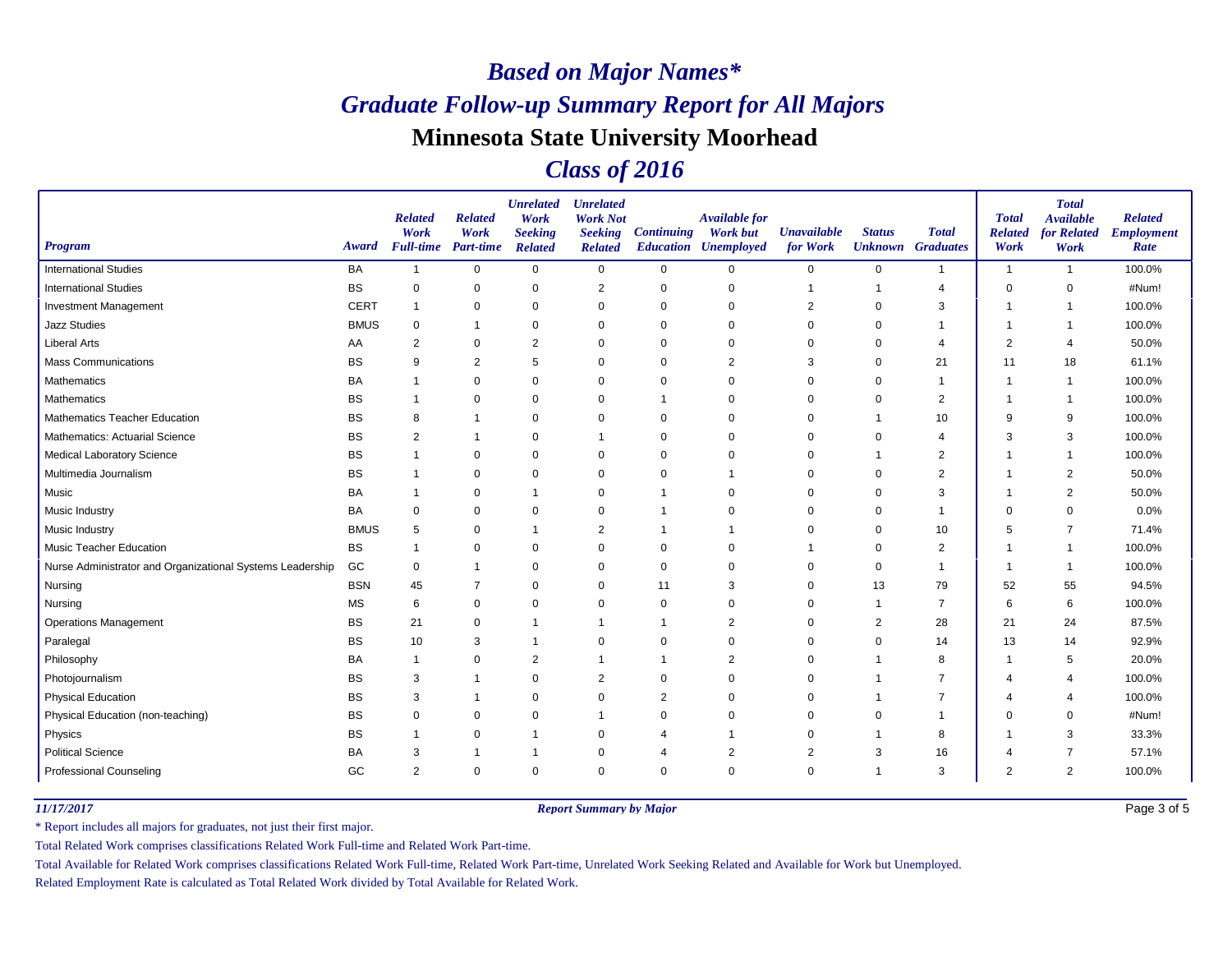### *Class of 2016*

| <b>Program</b>                        | Award       | <b>Related</b><br>Work<br><b>Full-time</b> | <b>Related</b><br>Work<br><b>Part-time</b> | <b>Unrelated</b><br>Work<br><b>Seeking</b><br><b>Related</b> | <b>Unrelated</b><br><b>Work Not</b><br><b>Seeking</b><br><b>Related</b> | <b>Continuing</b> | <b>Available for</b><br><b>Work but</b><br><b>Education Unemployed</b> | <b>Unavailable</b><br>for Work | <b>Status</b>  | <b>Total</b><br><b>Unknown</b> Graduates | <b>Total</b><br><b>Related</b><br>Work | <b>Total</b><br><b>Available</b><br>for Related<br>Work | <b>Related</b><br><b>Employment</b><br>Rate |
|---------------------------------------|-------------|--------------------------------------------|--------------------------------------------|--------------------------------------------------------------|-------------------------------------------------------------------------|-------------------|------------------------------------------------------------------------|--------------------------------|----------------|------------------------------------------|----------------------------------------|---------------------------------------------------------|---------------------------------------------|
| <b>Professional Writing</b>           | <b>CERT</b> | 3                                          | $\mathbf 0$                                | $\mathbf 0$                                                  | $\mathbf{1}$                                                            | $\mathbf 0$       | 0                                                                      | 0                              | 1              | $5\phantom{.0}$                          | 3                                      | 3                                                       | 100.0%                                      |
| <b>Project Management</b>             | <b>BS</b>   | 3                                          | 0                                          | $\mathbf 0$                                                  | 0                                                                       |                   | $\mathbf 0$                                                            | 0                              | $\mathbf 0$    | 4                                        | 3                                      | 3                                                       | 100.0%                                      |
| Psychology                            | BA          | 17                                         | 5                                          | 5                                                            | 0                                                                       | 10                |                                                                        | 2                              | 8              | 48                                       | 22                                     | 28                                                      | 78.6%                                       |
| <b>Public Relations</b>               | <b>BS</b>   | 3                                          | 0                                          | $\mathbf 0$                                                  | 0                                                                       | 0                 | $\Omega$                                                               | 3                              |                | $\overline{7}$                           | 3                                      | 3                                                       | 100.0%                                      |
| Publishing                            | <b>CERT</b> | $\overline{4}$                             | $\mathbf 0$                                | $\overline{2}$                                               | $\mathbf 1$                                                             |                   | $\Omega$                                                               | 0                              |                | 9                                        |                                        | 6                                                       | 66.7%                                       |
| <b>School Counseling</b>              | GC          | 0                                          | -1                                         | 0                                                            | 0                                                                       | $\mathbf 0$       | $\Omega$                                                               | 0                              | $\Omega$       |                                          |                                        | -1                                                      | 100.0%                                      |
| School Psychology                     | <b>MS</b>   | 2                                          | -1                                         | 0                                                            | 0                                                                       | 4                 |                                                                        | 0                              | 0              | 8                                        | 3                                      | 4                                                       | 75.0%                                       |
| School Psychology                     | <b>SPEC</b> | 5                                          | $\mathbf 0$                                | $\mathbf 0$                                                  | $\mathbf 0$                                                             | $\Omega$          | $\Omega$                                                               | 0                              |                | 6                                        | 5                                      | 5                                                       | 100.0%                                      |
| Social Studies Teacher Education      | BS          | 2                                          | 5                                          | $\overline{1}$                                               | $\mathbf 1$                                                             | $\overline{2}$    | $\overline{2}$                                                         | 1                              | $\overline{2}$ | 16                                       | $\overline{7}$                         | 10                                                      | 70.0%                                       |
| Social Work                           | <b>BSW</b>  | 52                                         | 8                                          |                                                              |                                                                         | 10                | 4                                                                      | 2                              | 13             | 94                                       | 60                                     | 68                                                      | 88.2%                                       |
| Sociology                             | <b>BA</b>   | 1                                          | $\mathbf 1$                                | $\overline{4}$                                               | 0                                                                       | 3                 | $\overline{2}$                                                         | $\overline{2}$                 | $\overline{2}$ | 15                                       | $\overline{2}$                         | 8                                                       | 25.0%                                       |
| Spanish                               | BA          | 2                                          | 0                                          | $\overline{1}$                                               | $\mathbf 1$                                                             | 0                 | $\Omega$                                                               | 0                              | $\mathbf 0$    | 4                                        | $\overline{2}$                         | 3                                                       | 66.7%                                       |
| Spanish                               | <b>BS</b>   | 0                                          | 0                                          | 0                                                            | 0                                                                       | 0                 |                                                                        | 0                              | 0              |                                          | $\Omega$                               | 1                                                       | 0.0%                                        |
| Spanish Teacher Education             | BS          |                                            | $\pmb{0}$                                  | $\pmb{0}$                                                    | 0                                                                       |                   | $\Omega$                                                               | 0                              | -1             | 3                                        |                                        | -1                                                      | 100.0%                                      |
| <b>Special Education</b>              | <b>BS</b>   | 6                                          | $\Omega$                                   | $\pmb{0}$                                                    |                                                                         | $\Omega$          | $\Omega$                                                               | 0                              | $\Omega$       | $\overline{7}$                           | 6                                      | 6                                                       | 100.0%                                      |
| <b>Special Education</b>              | <b>MS</b>   | 19                                         | 0                                          | $\mathbf 0$                                                  |                                                                         |                   |                                                                        | $\Omega$                       | 2              | 24                                       | 19                                     | 20                                                      | 95.0%                                       |
| Speech-Language Pathology             | <b>MS</b>   | 19                                         | $\mathbf 0$                                | $\mathbf 0$                                                  | $\mathbf 0$                                                             | $\mathbf 0$       |                                                                        | 0                              | 3              | 23                                       | 19                                     | 20                                                      | 95.0%                                       |
| Speech-Language-Hearing Sciences      | <b>BS</b>   | 9                                          | 4                                          | $\overline{2}$                                               | 2                                                                       | 17                | 3                                                                      |                                | -1             | 39                                       | 13                                     | 18                                                      | 72.2%                                       |
| Studio Art                            | BA          | 6                                          | 4                                          | 5                                                            | 3                                                                       | $\mathbf 0$       | $\Omega$                                                               |                                | 2              | 21                                       | 10                                     | 15                                                      | 66.7%                                       |
| Studio Art                            | <b>BFA</b>  | 4                                          | 0                                          | 5                                                            |                                                                         |                   | 0                                                                      | 4                              | 2              | 17                                       | 4                                      | 9                                                       | 44.4%                                       |
| Sustainability                        | <b>BS</b>   | 2                                          | 0                                          | $\mathbf 1$                                                  | 0                                                                       |                   | $\Omega$                                                               | 0                              |                | 5                                        | $\overline{2}$                         | 3                                                       | 66.7%                                       |
| Teaching English as a Second Language | <b>BS</b>   | 2                                          |                                            | $\mathbf 0$                                                  | $\mathbf 0$                                                             |                   | $\overline{2}$                                                         | 0                              |                |                                          | 3                                      | 5                                                       | 60.0%                                       |
| Teaching English as a Second Language | GC          |                                            | 0                                          | $\mathbf 0$                                                  | 0                                                                       | 0                 | $\Omega$                                                               | 0                              | 0              |                                          |                                        | 1                                                       | 100.0%                                      |
| Teaching English as a Second Language | <b>MA</b>   | 3                                          | $\mathbf 0$                                | $\mathbf 0$                                                  | $\mathbf 0$                                                             | $\Omega$          | $\Omega$                                                               | $\Omega$                       | $\mathbf 0$    | 3                                        | 3                                      | 3                                                       | 100.0%                                      |
| <b>Theater Arts</b>                   | BA          | 4                                          | -1                                         | 3                                                            | $\mathbf 0$                                                             | $\Omega$          |                                                                        | 2                              | $\mathbf 0$    | 11                                       | 5                                      | 9                                                       | 55.6%                                       |
| <b>University Studies</b>             | BS          | 6                                          | $\mathbf 0$                                | $\mathbf 1$                                                  | -1                                                                      | $\mathbf 0$       | $\overline{2}$                                                         | 0                              | 5              | 15                                       | 6                                      | 9                                                       | 66.7%                                       |
| Women's and Gender Studies            | BA          | 2                                          | $\mathbf 0$                                | $\mathbf 0$                                                  | $\mathbf 0$                                                             | $\mathbf 0$       |                                                                        | 0                              | $\mathbf 0$    | 3                                        | $\overline{2}$                         | 3                                                       | 66.7%                                       |

*11/17/2017 Report Summary by Major*

Page 4 of 5

\* Report includes all majors for graduates, not just their first major.

Total Related Work comprises classifications Related Work Full-time and Related Work Part-time.

Total Available for Related Work comprises classifications Related Work Full-time, Related Work Part-time, Unrelated Work Seeking Related and Available for Work but Unemployed.